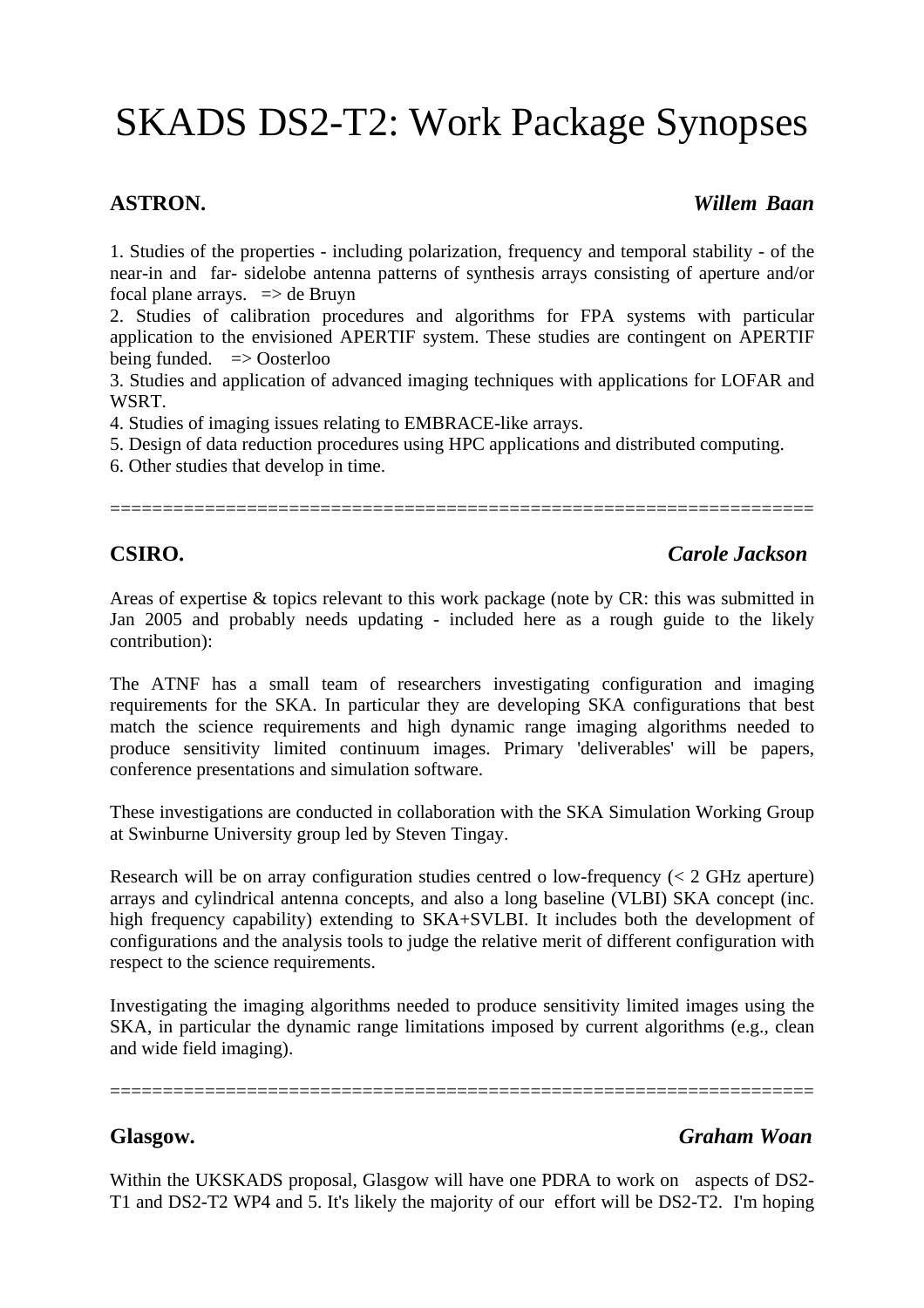the the meeting will help clarify how the various groups will work together on these packages, but our intention is to concentrate on technical design drivers for polarisation surveys, transient sources and pulsars surveys, together with (and in the light of) the gravitational wave drivers. Deliverables will be in the form of reports, but the time line is dependent on when money is released from PPARC to support the PDRA. We aim for a final report by 12/2008 of course.

===================================================================

## **JIVE.** *Cormac Reynolds*

Include a model description of the aperture array in a simulations software package (TBD) running on the Swinburne supercomputing facilities (in collaboration with Swinburne staff). Aperture array model description will require quantitative inputs from DS5 (EMBRACE).

Assess the impact of instrumental characteristics (e.g. instrumental stability and calibratability - bandpasses, time and directional dependence of the electronically-formed beam response, etc.) on the proposed key science projects. Will require model skies and quantitative description of imaging requirements from DS2-T1, e.g. dynamic range, image fidelity (in total intensity and polarization), FoV.

Contribute to comparison of imaging and calibration performance of Aperture Arrays versus other proposed SKA receptors (e.g. 'smart dishes').

Attempt to address possible scientific impact of an aperture array 10% SKA (Phase 1 of the Reference Design, input from SKA SWG and EWG).

Investigate requirements for calibrating and imaging high-resolution (long baseline) SKA images.

Consider possible role of SKA in space VLBI missions and precision spacecraft navigation.

===================================================================

# **Leiden.** *Huub Rottgering*

TITLE: Optimising the Calibration Techniques for SKA based on the properties of the lowfrequency Universe.

Two important effects that limit the dynamic range of radio astronomy at low frequencies  $\langle \langle 2 \rangle$ GHz) are the ionosphere and radio frequency interference. Unique data about the properties of the ionosphere and RFI will be obtained with LOFAR and the new low frequency front ends at Westerbork. The implications of the new data for the design of SKA will be investigated, concentrating on optimising the calibration of SKA at  $<$  2 GHz. Particular emphasis will be placed on the viability of iterative

self-calibration techniques such as (PEEL) for calibrating SKA. Such techniques use large number of radio sources simultaneously to calibrate the array and therefore it is essential to develop calibration models using well-established properties of radio sources at low frequencies. To this end, the following will be carried out: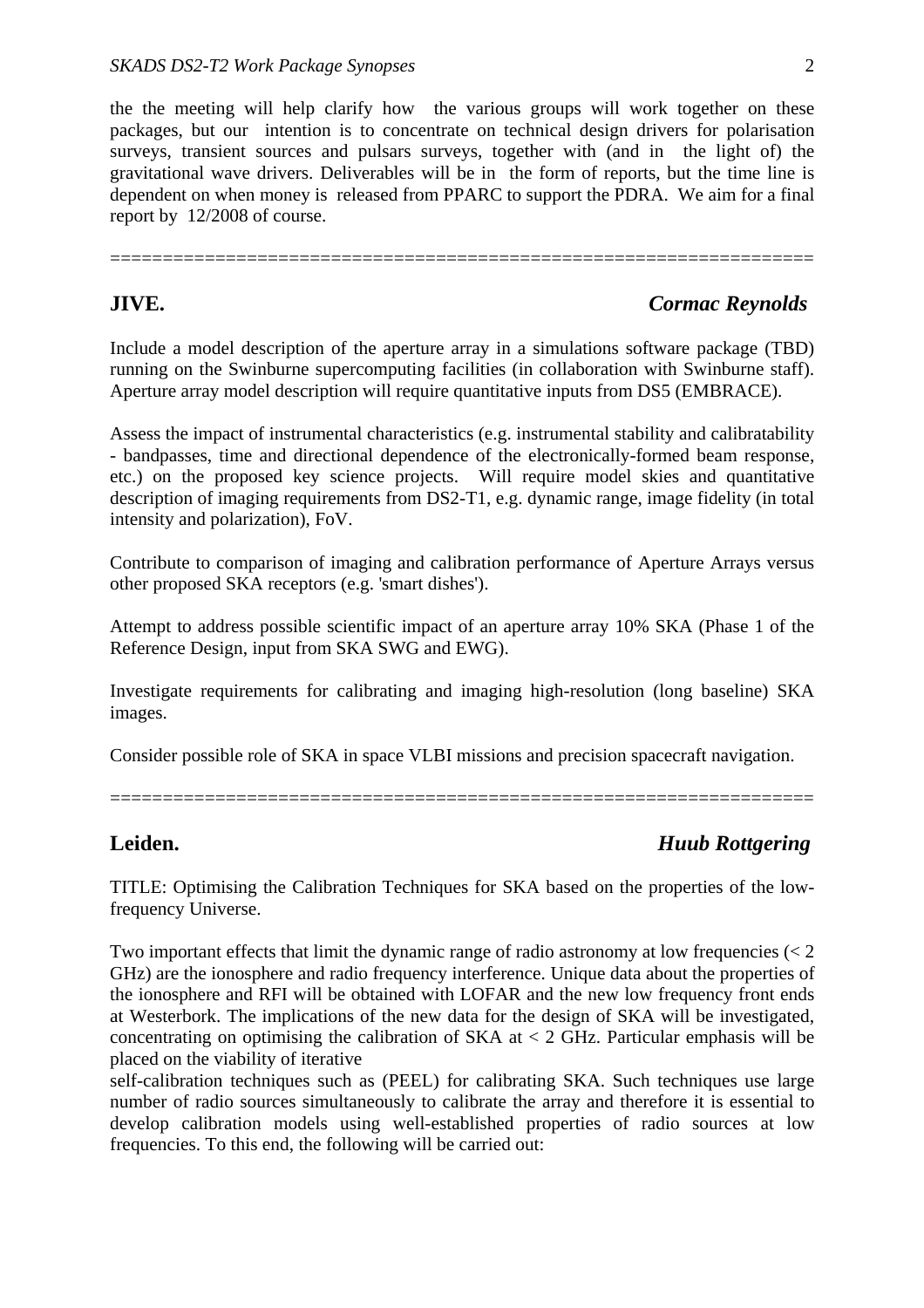(i) A physically realistic model of the ionosphere will be developed using constraints from data to be obtained from the Westerbork Low-Frequency Front Ends at 100 - 200 MHz and LOFAR's initial test stations.

(ii) Model radio maps of the low frequency  $\langle \langle 2 \text{GHz} \rangle$  sky will be generated incorporating radio source fluxes and sizes. The modeled radio source populations that will be used to generate these mapes include AGN, radio halos, starburst galaxies and variable radio sources. For each of these populations their space density as a function of redshift will be estimated on the basis of a combination of (i) extrapolation of know space densities, (ii) physical models of the evolution of the populations. As a further constraint, sources counts at other wavelengths such a mm/submm and X-ray will be taken into account.

(iii) These models will be refined using actual data from LOFAR surveys which will reach several orders of magnitudes below existing surveys.

(iv) The suitability of iterative self-calibration techniques for SKA will be investigated based on the results of (i) to (iii) and their effect on the calibratability of LOFAR as a function of baseline.

Given the amount of resources, we need to prioritize taken into account what comes out of the meeting.

===================================================================

### **Bonn.** *Andrei Lobanov*

The group at the MPIfR is interested to contribute to the array performance simulations of the SKA, primarily in the configuration studies and assessing the imaging capaibilities of different SKA designs.

The array simulations will be aimed at assessing the instrumental performance of the SKA designs proposed and determining those technical specifications of the array and station design which are critical for reaching the dynamic range and calibration accuracy required. Specific tasks will include:

1) Array configuration studies. The aim here is to estimate the costs of various trade-offs between resolution and sensitivity requirements outlined in the SKA key science projects. In a wider scope, comparative assessment of the imaging capabilites of various SKA realizations and other major future astrophysical facilities will be made.

2) Simulations of the effect of variable station gains (time- and position-dependent variability) and active RFI excsision (in spectral and time domain) will have on the image dynamic range. The main aim here to assess the feasibility of the tile design for reaching the dynamic range specifications of the SKA.

===================================================================

## **University of Kwa-Zulu Natal.** *Catherine Cress*

Currently we are investigating science that involves cross-correlation of an SKA HI-survey with cosmic microwave background observations (e.g., using the Integrated Sachs Wolfe Effect to study dark energy properties and the kinetic Sunyaev-Zeldovich effect to study dark